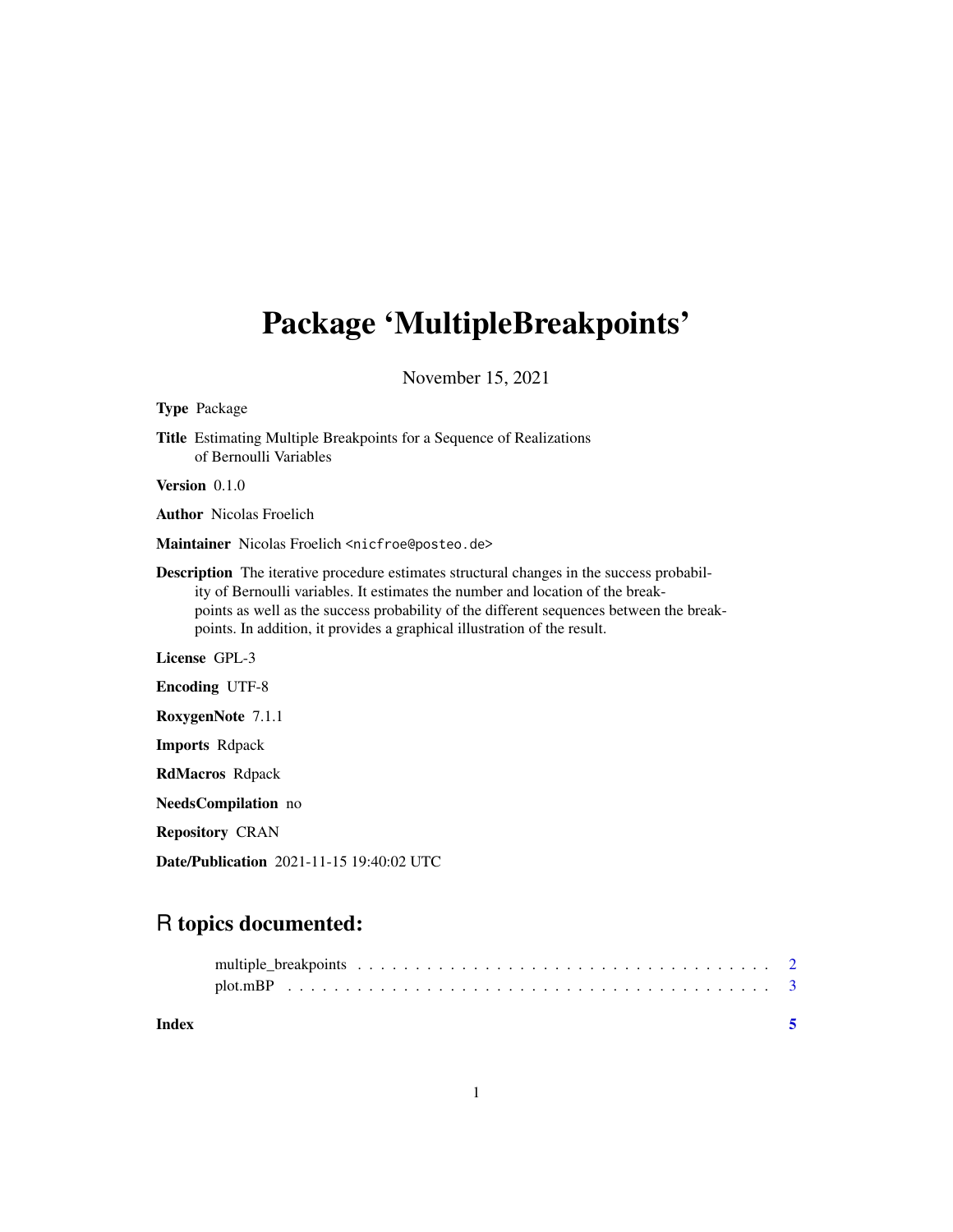<span id="page-1-1"></span><span id="page-1-0"></span>multiple\_breakpoints *Estimating Multiple Breakpoints for a Sequence of Realizations of Bernoulli Variables*

# Description

The iterative procedure estimates structural changes in the success probability of Bernoulli variables. It estimates the number and location of the breakpoints as well as the success probabilities of the sequences between each pair of neighbouring breakpoints.

#### Usage

```
multiple_breakpoints(
  data,
  number_bp = "Unknown",
 max_b = 80,
  inf_crit = "BIC",
  ext_{out} = "TRUE"
)
```
# Arguments

| A two-column matrix with the location in the first column and the corresponding<br>realizations of the Bernoulli variables in the second column, a vector with the<br>ordered, realizations of the Bernoulli variables or an equivalent data frame. Note<br>that the realizations of the vector respectively the second column of the matrix<br>or the data frame must be zero or one for each element. |
|---------------------------------------------------------------------------------------------------------------------------------------------------------------------------------------------------------------------------------------------------------------------------------------------------------------------------------------------------------------------------------------------------------|
| Number of breakpoints if known a priori. By default, the number of breakpoints<br>is unknown.                                                                                                                                                                                                                                                                                                           |
| The maximum number of breakpoints to be estimated (just for the case, where<br>the number of breakpoints is unknown a priori and the chosen information cri-<br>terion does not stop the procedure before)                                                                                                                                                                                              |
| Must be one of "BIC" (Bayesian Information Criterion, default), "HQC" (Hannan-<br>Quinn Criterion) or "AIC" (Akaike Information Criterion)                                                                                                                                                                                                                                                              |
| If TRUE (default), all function values are stored in the iterative procedure and<br>hidden printed in the output afterwards. This may take additional computing<br>time in large data sets or simulation studies. For the method plot, the default<br>setting is required.                                                                                                                              |
|                                                                                                                                                                                                                                                                                                                                                                                                         |

### Value

A list containing the following elements:

| Breakpoints | A vector containing the estimated breakpoints in increasing order.                   |
|-------------|--------------------------------------------------------------------------------------|
|             | Probabilities A vector containing the estimated success probabilities in each class. |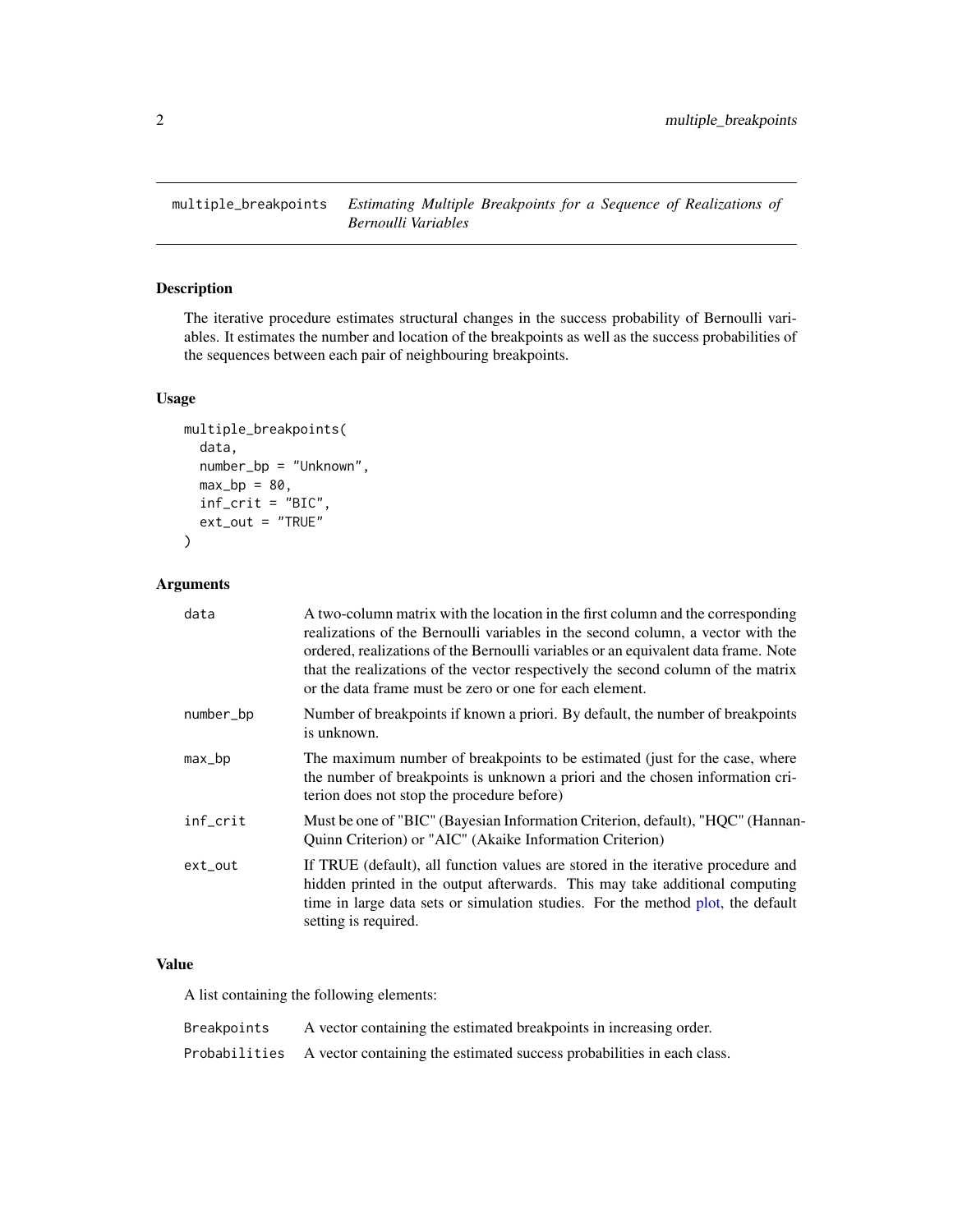#### <span id="page-2-0"></span>plot.mBP 3

| Information Criterion |                                                                                                                                                                           |
|-----------------------|---------------------------------------------------------------------------------------------------------------------------------------------------------------------------|
|                       | A vector containing the values of the chosen Information Criterion before the<br>first iteration (thus without a breakpoint) and after each new estimated break-<br>point |
| -S                    | Only available, if ext_out set to TRUE. A matrix containing the function values,<br>each column representing one iteration                                                |

# Author(s)

Nicolas Froelich

#### References

Nicolas Froelich (2021). *Multiple Breakpoint Estimation for Structural Changes in Bernoulli Mixture Models with Application in Credit Risk*. Ph.D. thesis, TU Dresden. [https://nbn-resolving.](https://nbn-resolving.org/urn:nbn:de:bsz:14-qucosa2-764622) [org/urn:nbn:de:bsz:14-qucosa2-764622](https://nbn-resolving.org/urn:nbn:de:bsz:14-qucosa2-764622).

### See Also

S3 method [plot](#page-2-1) for the class "mBP".

#### Examples

```
mBP <- multiple_breakpoints(c(rbinom(1000, 1, 0.5),
                            rbinom(1000, 1, 0.1),
                            rbinom(1000, 1, 0.2)))
plot(mBP)
multiple_breakpoints(matrix(c(sort(rnorm(1000)),
                            rbinom(500, 1, 0.5),
                            rbinom(500, 1, 0.1)), ncol = 2),
                            inf_crit = "HQC")
multiple_breakpoints(matrix(c(sort(rnorm(1500)),
                            rbinom(500, 1, 0.1),
                            rbinom(500, 1, 0.3),
                            rbinom(500, 1, 0.4), ncol = 2, number_b = 2)multiple_breakpoints(matrix(c(1:200, rep(201,5), 202:396,
                            rbinom(250,1,0.9), rbinom(150,1,0.75)),
                            ncol = 2, number_b = 1
```
<span id="page-2-1"></span>plot.mBP *Plotting the Results of the [multiple\\_breakpoints](#page-1-1) function*

#### Description

Plotting the empirical processes, the success probabilities and breakpoints estimated by the [multi](#page-1-1)[ple\\_breakpoints](#page-1-1) function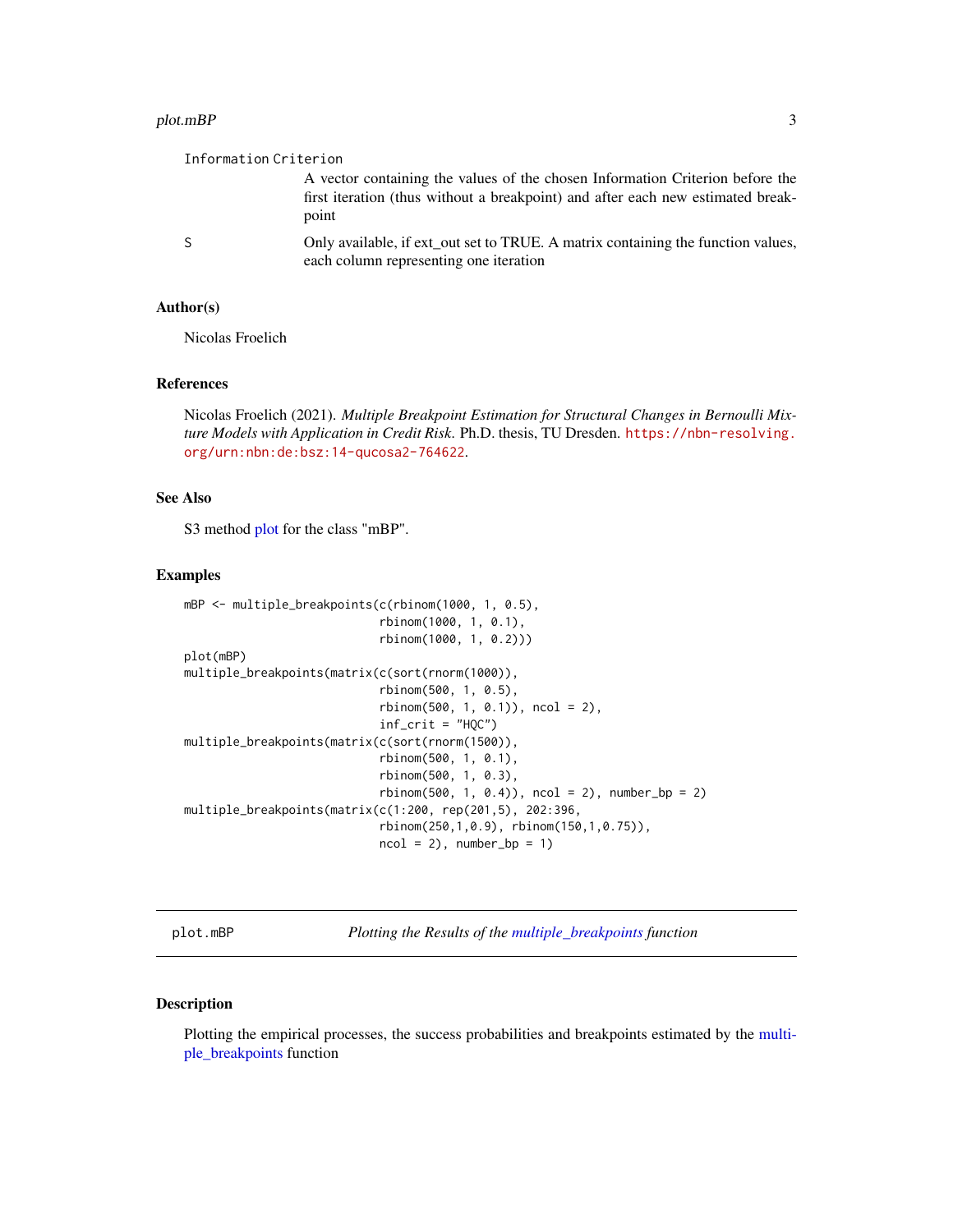#### <span id="page-3-0"></span>Usage

```
## S3 method for class 'mBP'
plot(x, ask=TRUE, ...)
```
### Arguments

| x.                      | The result of a call to multiple breakpoints                                                                                                |
|-------------------------|---------------------------------------------------------------------------------------------------------------------------------------------|
| ask                     | logical value. If TRUE (and the R session is interactive) the user is asked for<br>input, before a new figure is drawn (see devAskNewPage). |
| $\cdot$ $\cdot$ $\cdot$ | Further arguments are currently ignored. Only for compatibility with generic<br>functions.                                                  |

# Author(s)

Nicolas Froelich

### References

Nicolas Froelich (2021). *Multiple Breakpoint Estimation for Structural Changes in Bernoulli Mixture Models with Application in Credit Risk*. Ph.D. thesis, TU Dresden. [https://nbn-resolving.](https://nbn-resolving.org/urn:nbn:de:bsz:14-qucosa2-764622) [org/urn:nbn:de:bsz:14-qucosa2-764622](https://nbn-resolving.org/urn:nbn:de:bsz:14-qucosa2-764622).

#### Examples

mBP <- multiple\_breakpoints(matrix(c(sort(rnorm(2000)), rbinom(1000, 1, 0.2), rbinom(1000, 1, 0.6)), ncol = 2))

plot(mBP)